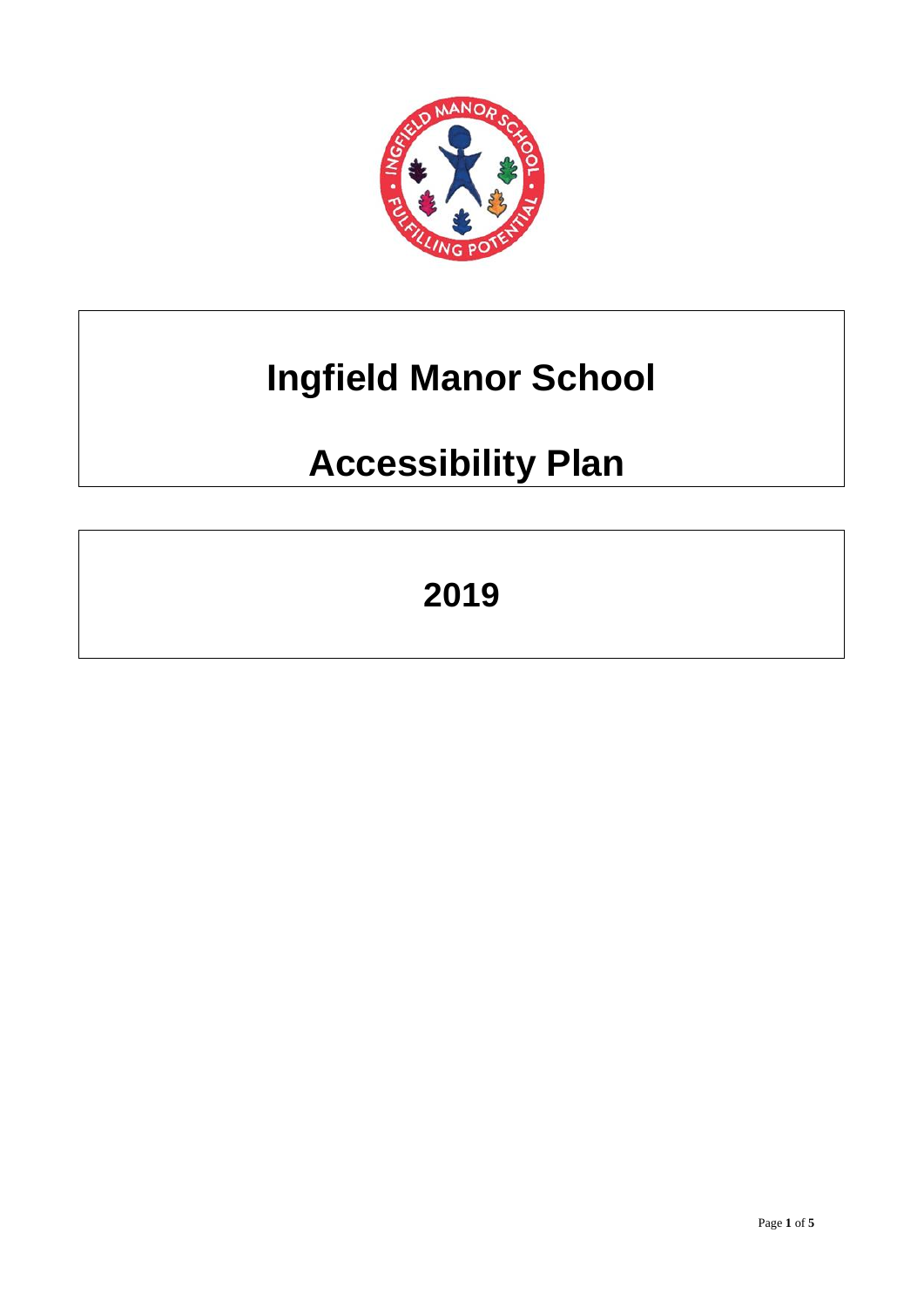The aim of this plan is to set out how Ingfield Manor School intends to increase the accessibility of all activities and facilities to disabled service users, staff and visitors. The plan includes;

- Increasing access for students to the school curriculum.
- Improving access to the physical environment of the school.
- Improving the delivery of written information to all students and staff / volunteers with a disability.

In drawing up the Plan, account has been taken of the fact that there are 54 students on roll as of September 2019, all of whom have Special Educational Needs as a result of neurological motor impairment and an education health care plan in place.

At Ingfield Manor School we are committed to providing an inclusive environment for all which reinforces Salutem's equality and diversity policy.

#### **Definition of Disability**

- 1. "Disability". A person has a disability if he or she has a physical or mental impairment that has a substantial and long-term adverse affect on his or her ability to carry out normal day-to-day activities. The Equality Act 2010 (previously DDA) uses a broad definition of these to cover all activities that occur in a school.
- 2. Physical or mental impairments can include sensory impairments (such as those affecting sight and hearing) and learning difficulties. The definition also covers certain medical conditions when they have a long-term and substantial effect on Students' everyday lives.

This document is divided into 2 sections:

Section 1: An audit tool, outlining key areas whereby accessibility is required

Section 2: Identification of the key points specifically appropriate for Ingfield Manor **School**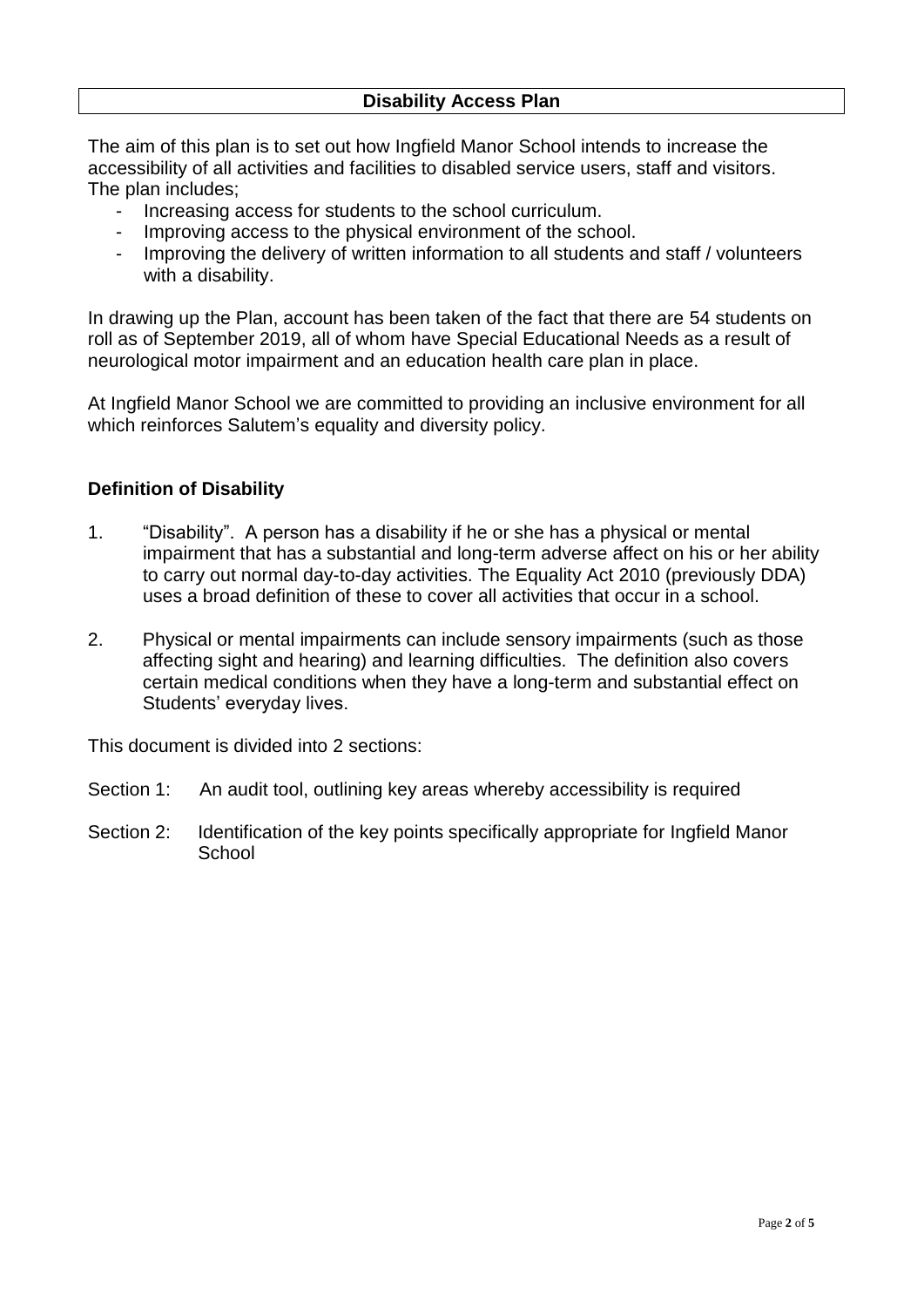Self-Audit – Accessibility

| Curriculum:                                                                          | Yes | Some | <b>No</b> |
|--------------------------------------------------------------------------------------|-----|------|-----------|
| Do you ensure that teachers and teaching assistants have the                         |     |      |           |
| necessary training to teach and support disabled Students?                           | ✔   |      |           |
| Are your classrooms optimally organised for disabled Students?                       |     |      |           |
|                                                                                      | ✔   |      |           |
| Do lessons provide opportunities for all Students to achieve?                        |     |      |           |
|                                                                                      | ✔   |      |           |
| Do lessons involve work to be done by individuals, pairs, groups                     |     |      |           |
| and the whole class? Are lessons responsive to pupil diversity?                      | ✔   |      |           |
| Are all Students encouraged to take part in music, drama and<br>physical activities? | ✔   |      |           |
| Do staff recognise and allow for the mental effort expended by                       |     |      |           |
| some disabled Students, for example using lip reading?                               | ✔   |      |           |
| Do staff recognise and allow for the additional time required by                     |     |      |           |
| some disabled Students to use equipment in practical work?                           | ✔   |      |           |
| Do staff provide alternative ways of giving access to experience                     |     |      |           |
| or understanding for disabled Students who cannot engage in                          |     |      |           |
| particular activities, for example some forms of exercise in                         |     |      |           |
| physical education?                                                                  |     |      |           |
| Do you provide access to computer technology appropriate for                         |     |      |           |
| students with disabilities?                                                          |     |      |           |
|                                                                                      |     |      |           |
| Are school visits, including overseas visits, made accessible to                     |     |      |           |
| all Students irrespective of attainment or impairment?                               |     |      |           |
|                                                                                      |     |      |           |
| Are there high expectations of all Students?                                         |     |      |           |
|                                                                                      | ✔   |      |           |
| Do staff seek to remove all barriers to learning and<br>participation?               | ✔   |      |           |
| Physical surroundings:                                                               |     |      |           |
| Does the size and layout of areas - including all academic,                          |     |      |           |
| sporting, play, social facilities; classrooms, the assembly hall,                    |     |      |           |
| canteen, library, gymnasium and outdoor sporting facilities,                         |     |      |           |
| playgrounds and common rooms - allow access for all                                  |     |      |           |
| Students?                                                                            |     |      |           |
| Can Students who use wheelchairs move around the school                              |     |      |           |
| without experiencing barriers to access such as those caused                         |     |      |           |
| by doorways, steps and stairs, toilet facilities and showers?                        |     |      |           |
| Are pathways of travel around the school site and parking                            |     |      |           |
| arrangements safe, routes logical and well signed?                                   |     |      |           |
| Are emergency and evacuation systems set up to inform ALL                            |     |      |           |
| Students, including Students with SEN and disabilities; including                    |     |      |           |
| alarms with both visual and auditory components?                                     |     |      |           |
| Are non-visual guides used, to assist people to use buildings                        |     |      |           |
| including lifts with tactile buttons?                                                |     | ✔    |           |
| Could any of the décor or signage be considered to be                                |     |      |           |
| confusing or disorientating for disabled Students with visual                        |     |      |           |
| impairment, autism or epilepsy?                                                      |     |      |           |
| Are areas to which Students should have access well lit?                             |     |      |           |
|                                                                                      | ✔   |      |           |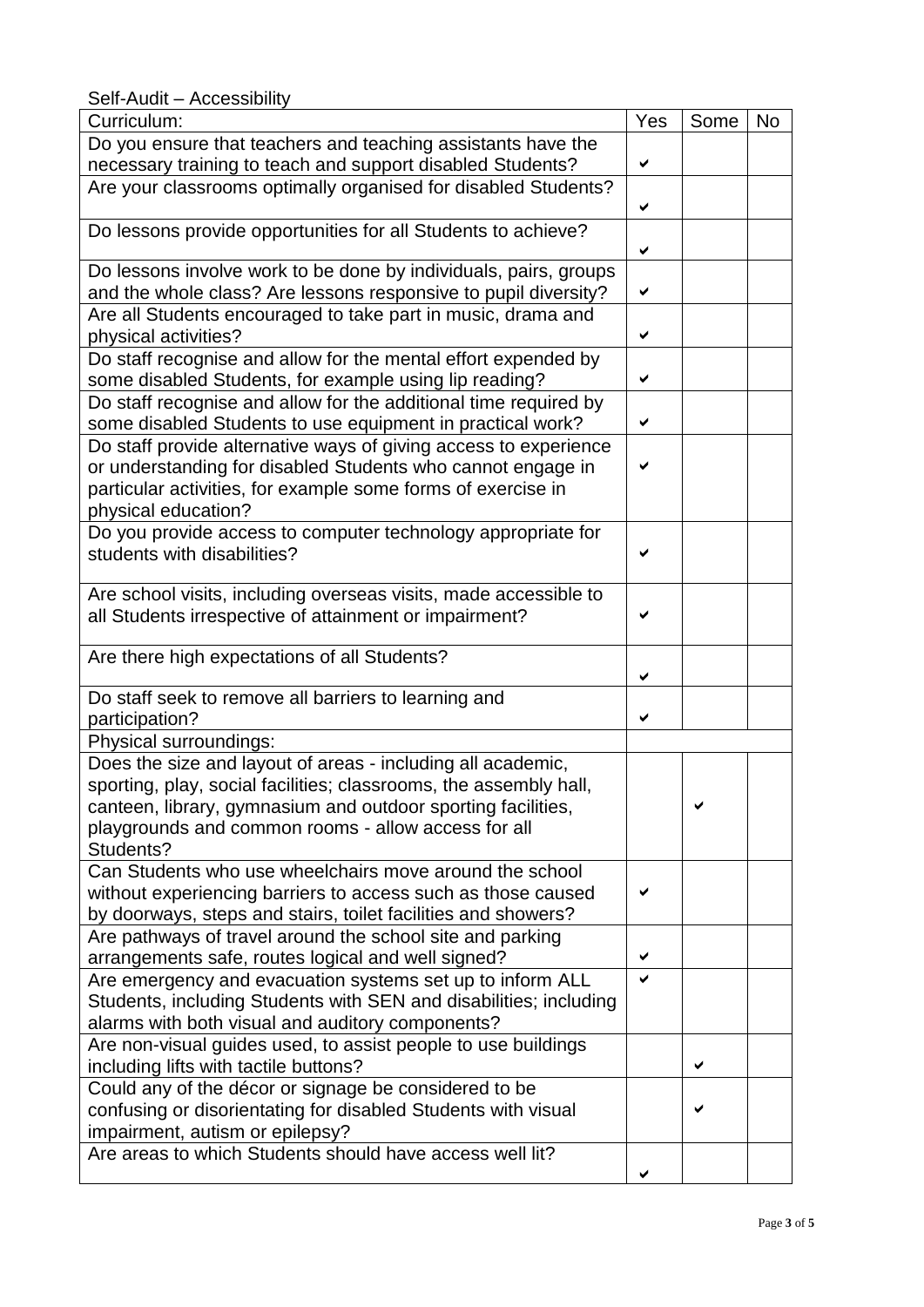| Are steps made to reduce background noise for hearing-<br>impaired Students such as considering a room's acoustics and<br>noisy equipment?                                                                         |   |  |
|--------------------------------------------------------------------------------------------------------------------------------------------------------------------------------------------------------------------|---|--|
| Is furniture and equipment selected, adjusted and located<br>appropriately?                                                                                                                                        |   |  |
| Access to the written word                                                                                                                                                                                         |   |  |
| Do you provide information in simple language, symbols, large<br>print, on audiotape or in Braille for Students and prospective<br>Students who may have difficulty with standard forms of printed<br>information? |   |  |
| Do you ensure that information is presented to groups in a way,<br>which is user friendly for people with disabilities e.g. by reading<br>aloud overhead projections and describing diagrams?                      | ✔ |  |
| Do you have the facilities such as ICT to produce written<br>information in different formats?                                                                                                                     |   |  |
| Do you ensure that staff are familiar with technology and<br>practices developed to assist people with disabilities?                                                                                               |   |  |

## **Main Points.**

## **Access to the curriculum:**

- The overriding principle is to provide full curricular access to all Students who have been allocated a place at Ingfield Manor School.
- The identification of barriers to participation in all areas of school life must be a priority and where necessary, adjustments will be made to the curriculum and teaching methods
- Lesson planning and curricular access is based on the statement of special educational needs and all teaching activity is differentiated to reflect this.
- Ingfield Manor School will identify staff development needs to improve their ability to meet the needs of Students and include these within the performance management systems
- Links should be developed with agencies that can extend the expertise of staff and extend the learning experiences of Students
- All staff should feel confident in their ability to deal appropriately with every student. They should be able to identify when a child is not suited to an activity, and have an alternative available.

### **Access to the physical environment**

- Within the context of our campus, all refurbishment and new buildings will be undertaken with the intention of improving access for disabled students.
- All future developments will be planned to provide equality of access to all.